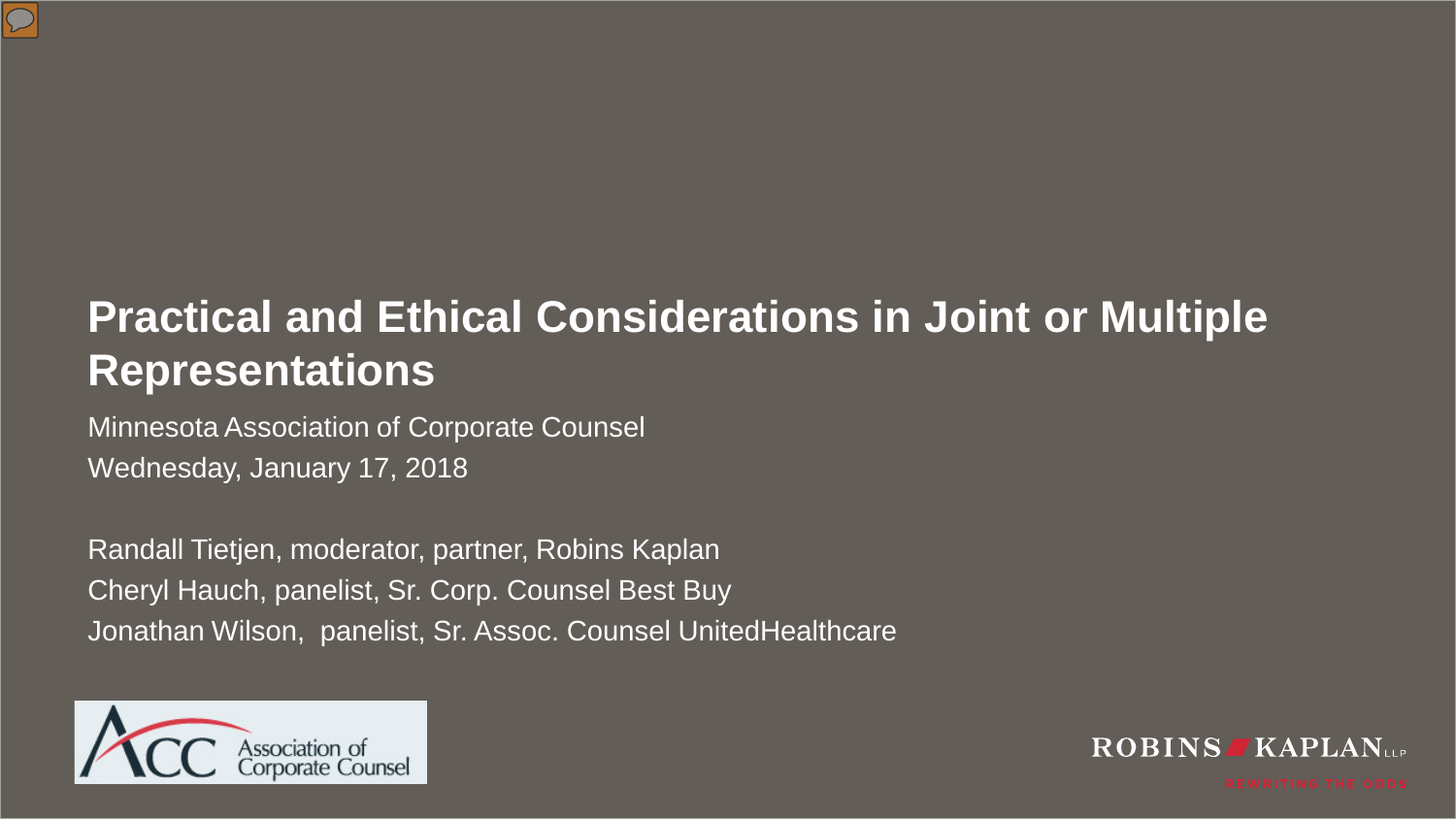### **OVERVIEW**

- $\checkmark$  Joint or multiple representation defined
- The duty of loyalty
- The rule that permits joint representation: Rule 1.7(b)
- Things that can go wrong
- Advance waivers
- Confidentiality and privilege
- Fees and costs
- Limited the scope of representation
- Unintentional joint representations





**REWRITING THE ODDS** 

2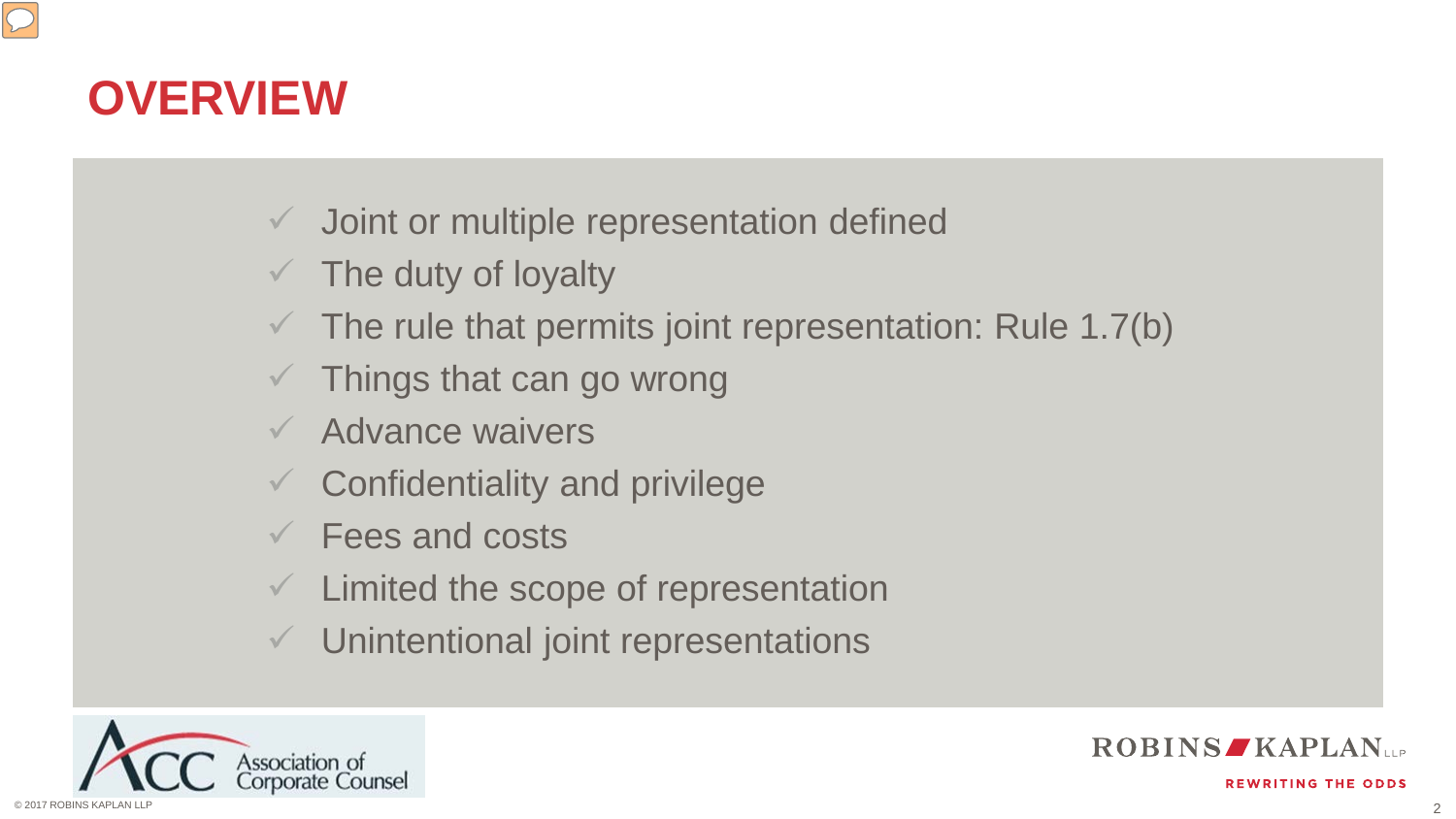# **JOINT REPRESENTATIONS COME IN MANY FORMS**



#### For example:

- Multiple officers or employees
- Affiliated business organizations
- A business organization and an officer
- A business organization and third parties (e.g., former employees)
- One person who serves as trustee for two or more trusts
- Multiple minority shareholders against a majority shareholder



**ROBINS KAPLAN**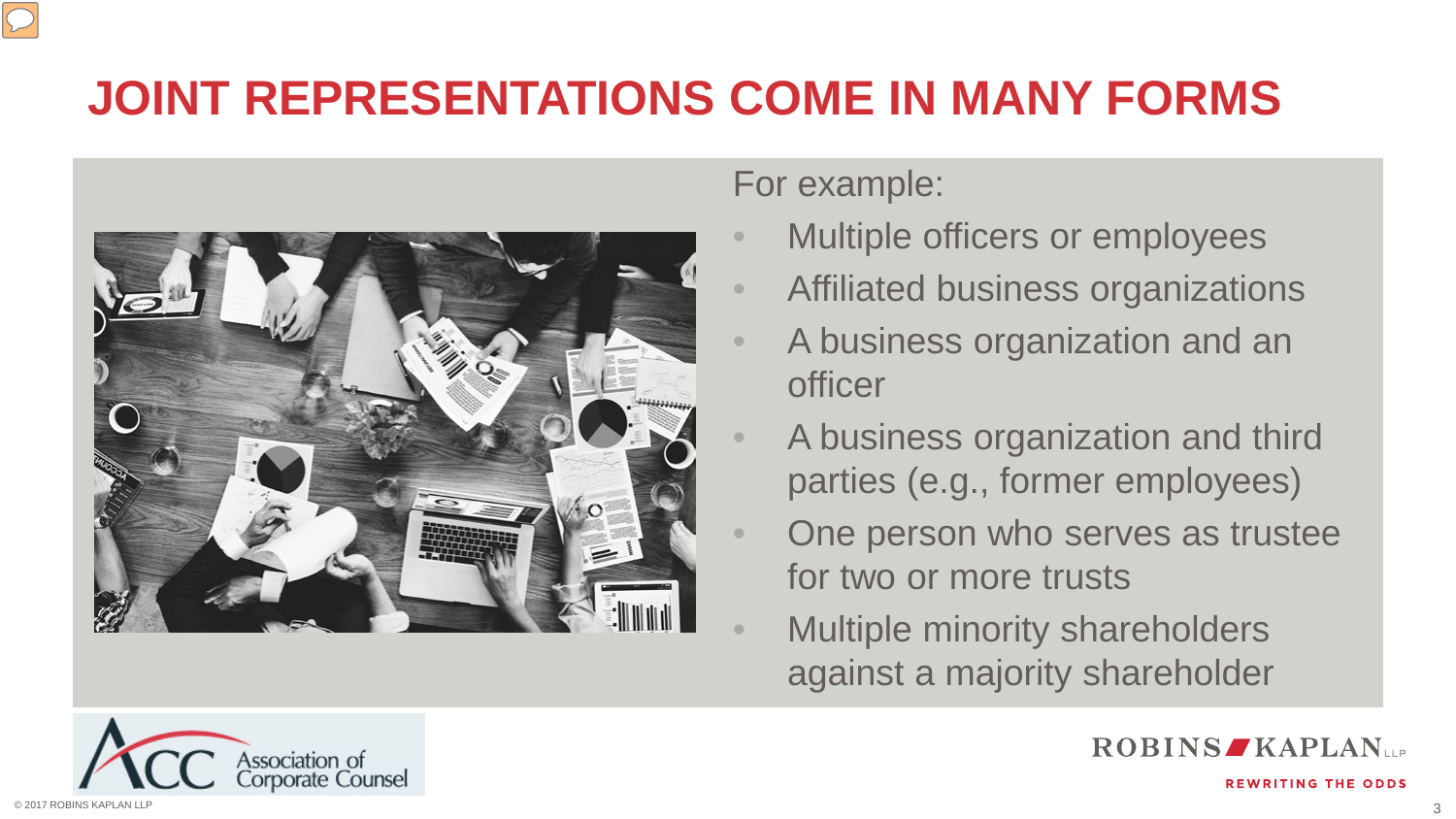# **ADVANTAGES OF JOINT REPRESENTATION—AND THE ALTERNATIVE**

• Efficient • Efficient

 $\boxed{\bigcirc}$ 

- Economical Economical
- Control Control
- Leverage against Leverage against adversaries adversaries
- Separate Separate representation representation







**REWRITING THE ODDS**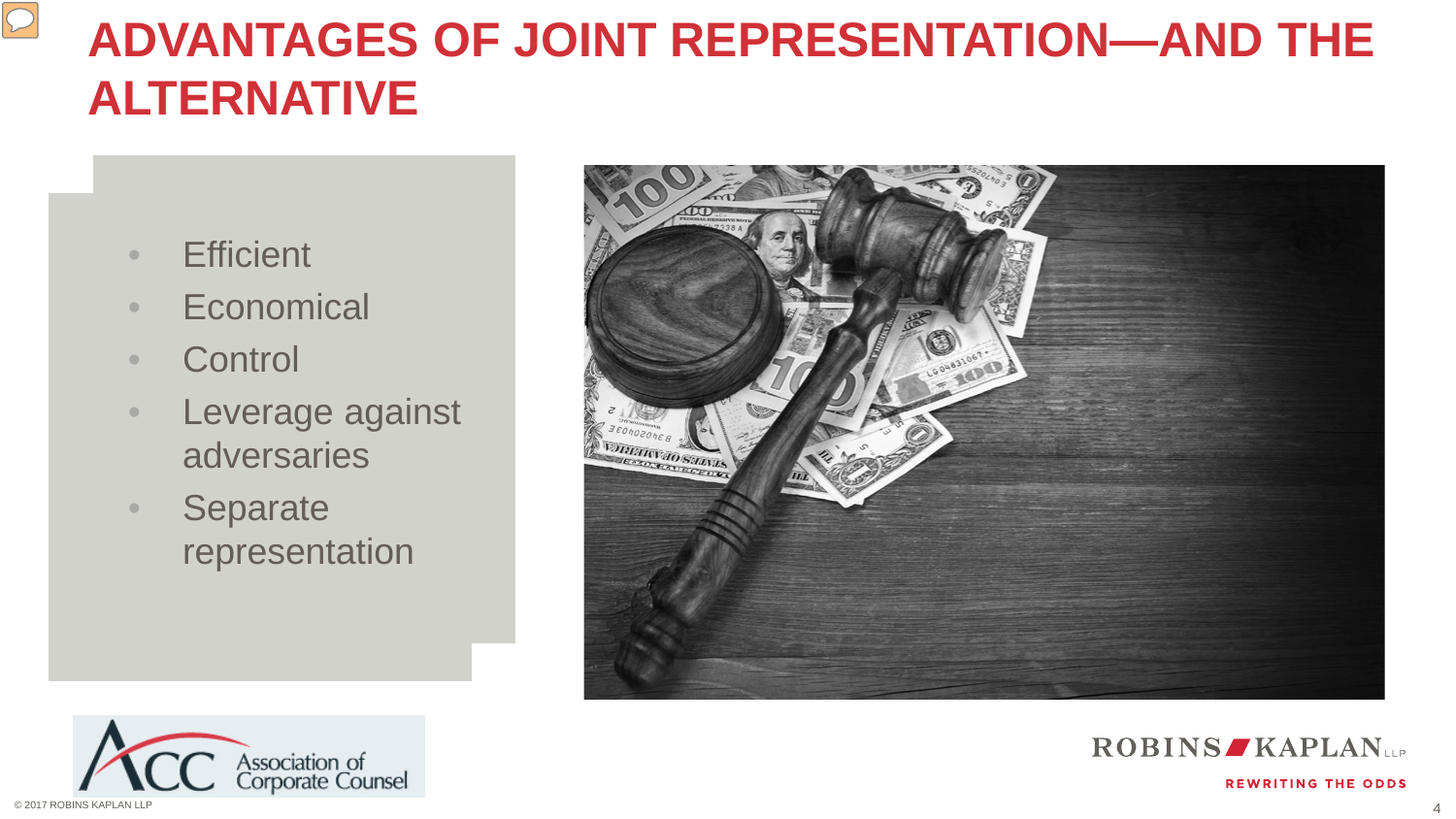## **RISKS & DOWNSIDES**

- Problems with sharing information—including confidential business information and privileged communications
- Tensions in "personalities" or litigation positions, including differing ideas on strategy
- Decision-making and communication difficulties
- Hidden conflicts of interest—sometimes grave conflicts—emerging mid-stream
- Settlement—a subject that can often lead to disagreement





**REWRITING THE ODDS** 

5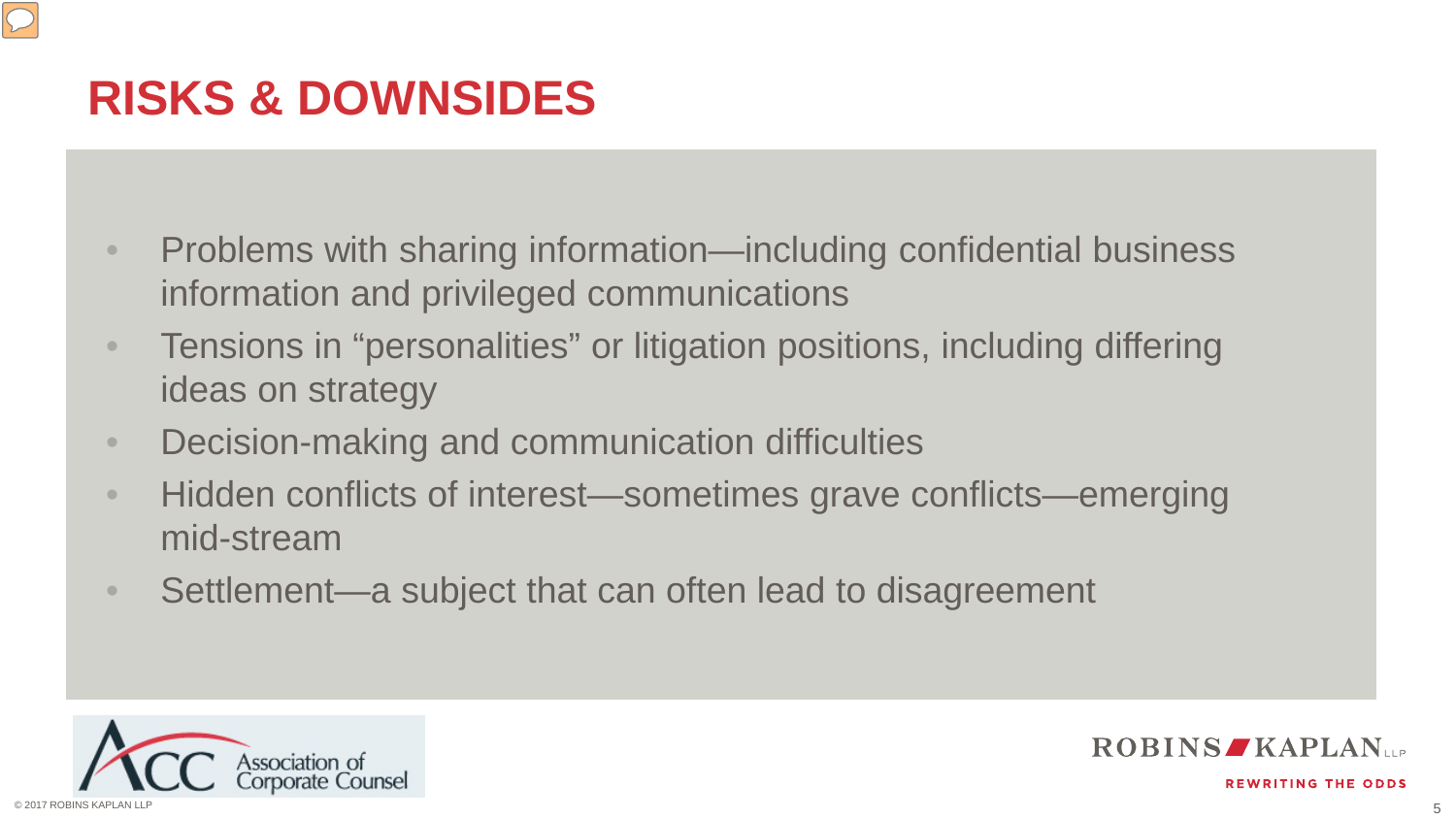# **SAFEGUARDS & SOLUTIONS**

- Consider the matter carefully at the outset
- Draft a good engagement agreement
- Consider advance waivers
- Maintain good communication throughout the process
- Continually scrutinize the appropriateness
- Withdrawal







**REWRITING THE ODDS**